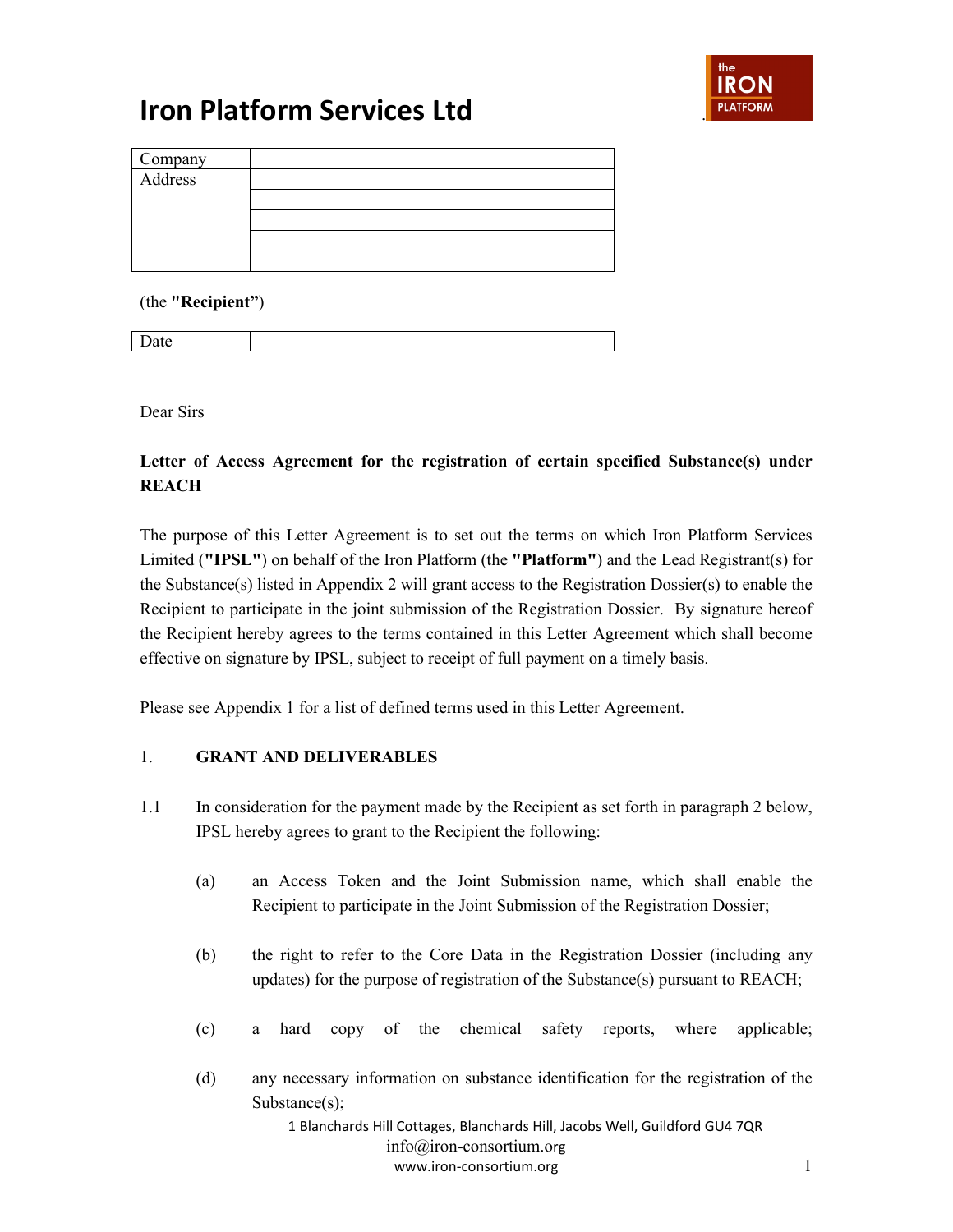

(e) to the extent prepared by the Platform information on guidance for safe use and, a copy of the Safety Data Sheet;

.

- (f) agreed classification and labelling; and
- (g) a full list of uses for the Substance(s) to be covered by the registration.
- 1.2 Any rights or information provided under this Letter Agreement to the Recipient are granted solely in favour of the Recipient and are not transferable to any other entity or person without prior written consent of IPSL
- 1.3 The Recipient's right to refer to the Registration Dossier and Information and/or Studies contained therein is solely for use in complying with REACH, and the Recipient is not authorised to use such information for any other purpose.
- 1.4 For the avoidance of doubt, this Letter Agreement does not give the Recipient the right to receive any copies of the Registration Dossier nor to inspect or view the Registration Dossier or any related specific document in whole or in part save as specifically required by REACH. Nothing in this paragraph shall prevent the Recipient from accessing or reviewing the documents that are published on the internet pursuant to Article 119 of REACH.
- 1.5 Nothing in this Letter Agreement shall require the Platform or the Lead Registrant to provide or to file any additional data with ECHA and/or any other competent authority.
- 1.6 The Recipient shall be entitled to participate in the Joint Submission of the Registration Dossier for any tonnage band.

### 2. **PAYMENT**

- 2.1 The Recipient agrees to pay to IPSL for the benefit of the Platform an amount which shall relate to the specific Substance(s) and tonnage in accordance with the scale of fees as published on the website of the Platform. An administration fee of  $\epsilon$ 250 per Letter of Access issued shall be added to such amount.
- 2.2 The Recipient shall not receive the Access Token nor be granted any of the rights referred to in paragraph 1.1 above, until full payment has been received by IPSL. All bank and other charges in connection with such payment shall be paid by the Recipient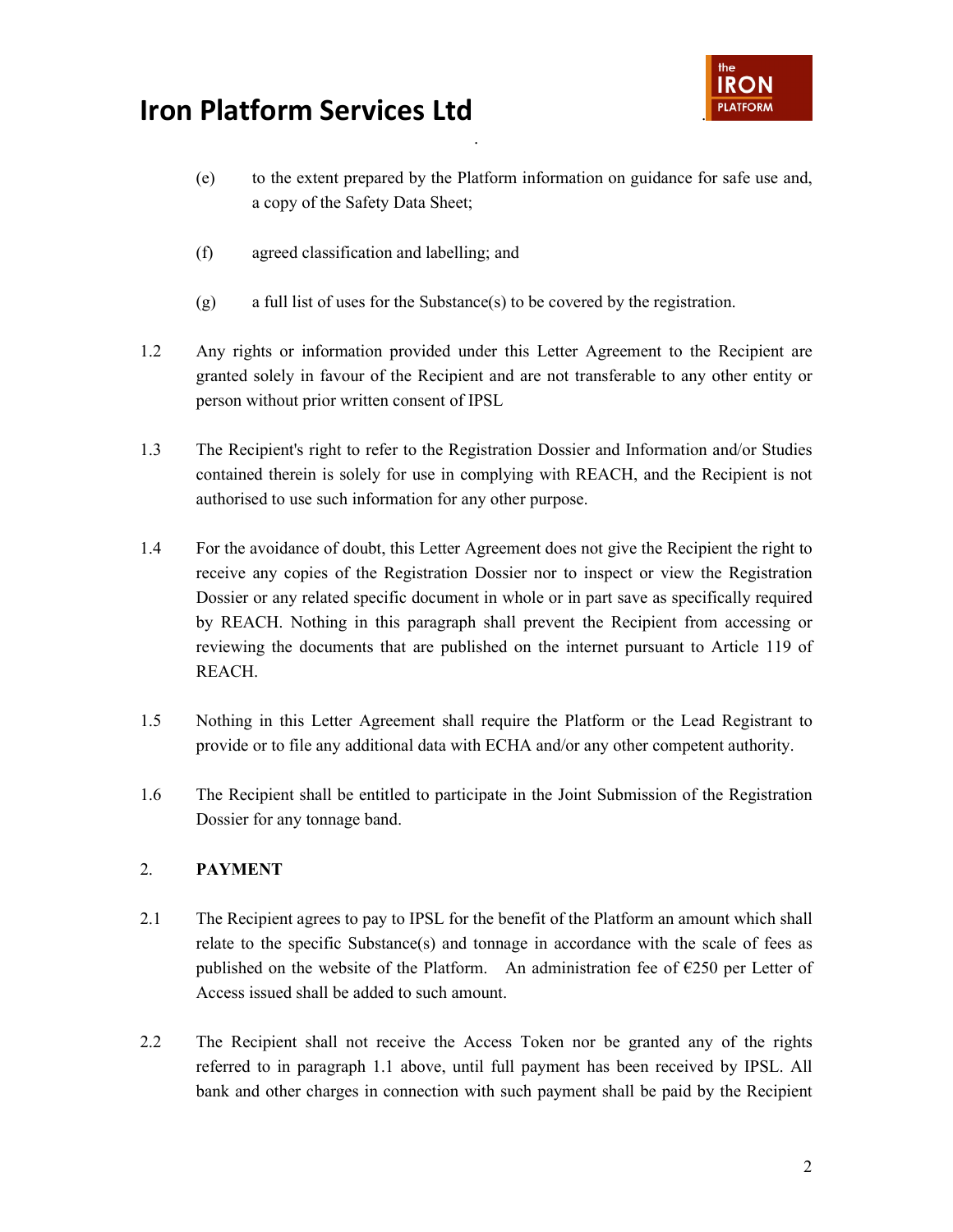

and the Recipient hereby acknowledges that failure to comply with this provision will result in a delay in provision of the Access Token and granting of the rights referred to in paragraph 1.1 above until such failure is rectified.

2.3 The Recipient agrees to pay IPSL for the benefit of the Platform a pro rata share of the costs of any future updates that are required to be made to the Registration Dossier.

.

### 3. **CONFIDENTIALITY**

- 3.1 In the event the Recipient receives or accesses any Studies and/or Information in accordance with this Letter Agreement, the Recipient shall take all reasonable measures to protect the secrecy of and prevent disclosure or unauthorised use of such Studies and/or Information. The Recipient shall prevent the Studies and/or Information from falling into the public domain and protect the Studies and/or Information from falling into the possession of unauthorised third parties. Such measures include, but shall not be limited to, the highest degree of care that the Recipient uses to protect its own confidential information.
- 3.2 In the event of unauthorised disclosure, loss or theft of any documents, items of work in progress, or any work products embodying the Studies and/or Information, the Recipient shall notify immediately IPSL and shall cooperate fully with the requests of the Platform in remedying the same.
- 3.3 The Recipient shall not be subject to the obligations of this paragraph 3 with respect to the Studies and/or Information which: (a) are or become known publicly through no wrongful act of the Recipient; (b) were already known to the Recipient at the time of disclosure hereunder as shown by prior written records; (c) are learned by the Recipient from a third party under no obligation to the Platform; (d) are independently developed by an employee, agent, or consultant of the Recipient with no knowledge of disclosure hereunder; or (e) are approved for release by written authorisation of IPSL pursuant to the provisions of this Letter Agreement.
- 3.4 The Recipient shall not disclose to any third party (including an affiliate of the Recipient) the Access Token.

### 4. **COPYRIGHT AND OTHER INTELLECTUAL PROPERTY RIGHTS**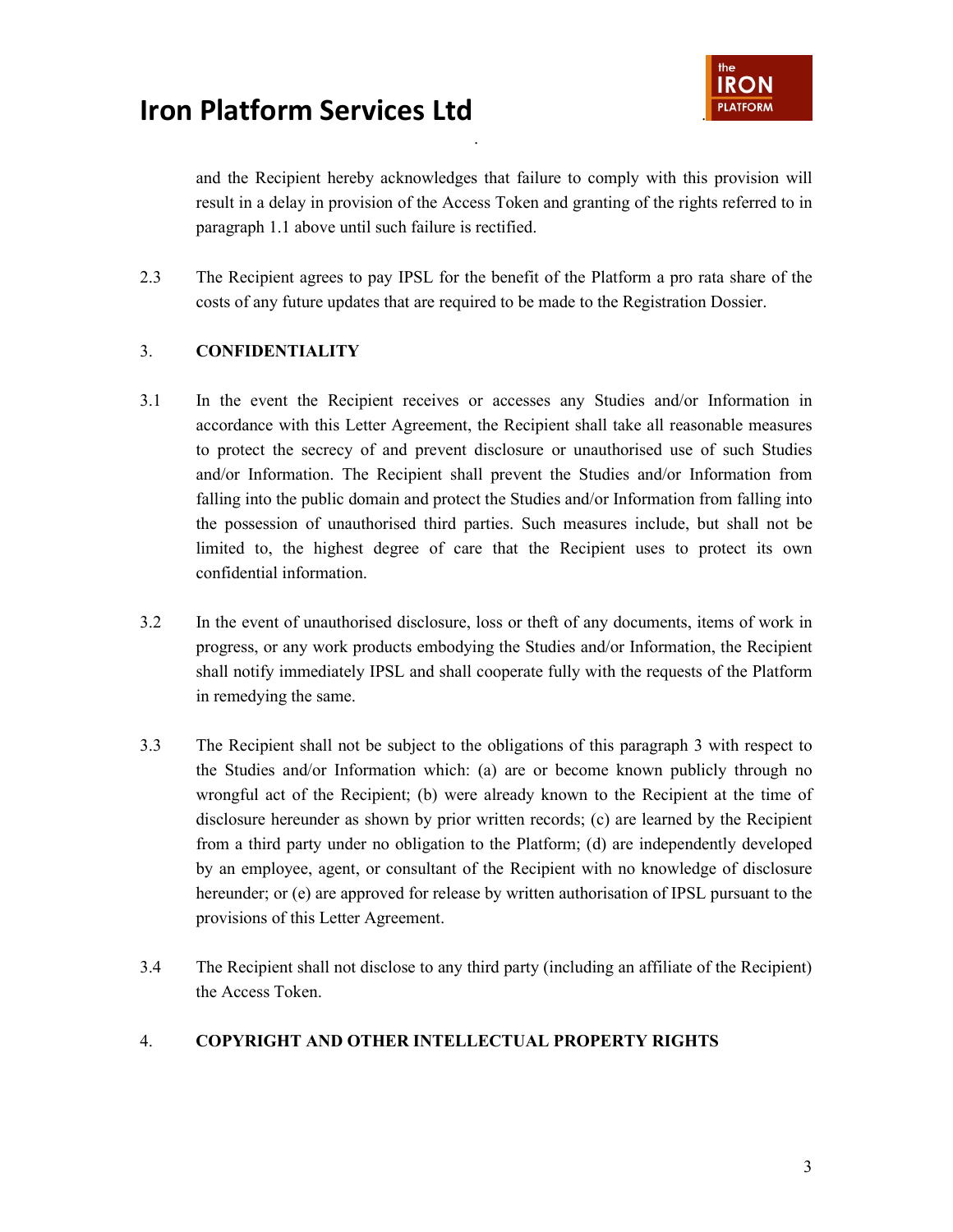



4.1 The Recipient acknowledges that any and all copyright and other intellectual property rights subsisting in or used in connection with the Core Data, Studies, Information or the Registration Dossier are and shall remain the property of IPSL or its licensor, and the Recipient shall not during or after expiry or termination of this Letter Agreement in any way question or dispute the ownership thereof by IPSL or its licensor.

.

4.2 The Recipient acknowledges that such copyright and other intellectual property rights belonging to IPSL or in its legitimate possession may only be used by the Recipient in accordance with this Letter Agreement.

#### 5. **LIMITATION OF LIABILITY**

- 5.1 To the maximum extent permitted by law, IPSL, the Platform and the Platform members hereby exclude all liability arising in contract or otherwise for any direct, indirect or consequential loss or damage sustained by the Recipient by exercising its rights under this Letter Agreement including the right to refer to the Studies and/or Information.
- 5.2 To the maximum extent permitted by law, the Lead Registrant, IPSL and the Platform hereby exclude all liability for, and the Recipient shall indemnify the Lead Registrant, IPSL and the Platform against and hold harmless from, all liabilities and claims (including reasonable legal fees and expenses in defending against such liabilities and claims) howsoever arising against the Lead Registrant in connection with: (a) the contents of any REACH registration document submitted on behalf of the Recipient; or (b) any import, sale, manufacture or use of the substances in the EEA; other than liabilities attributable to the gross negligence or wilful misconduct of the Lead Registrant or Platform.

#### 6. **PLATFORM MEMBERSHIP RIGHTS**

This Letter Agreement does not give any Platform membership rights to the Recipient or give the Recipient any right to refer to the Platform vis-à-vis third parties.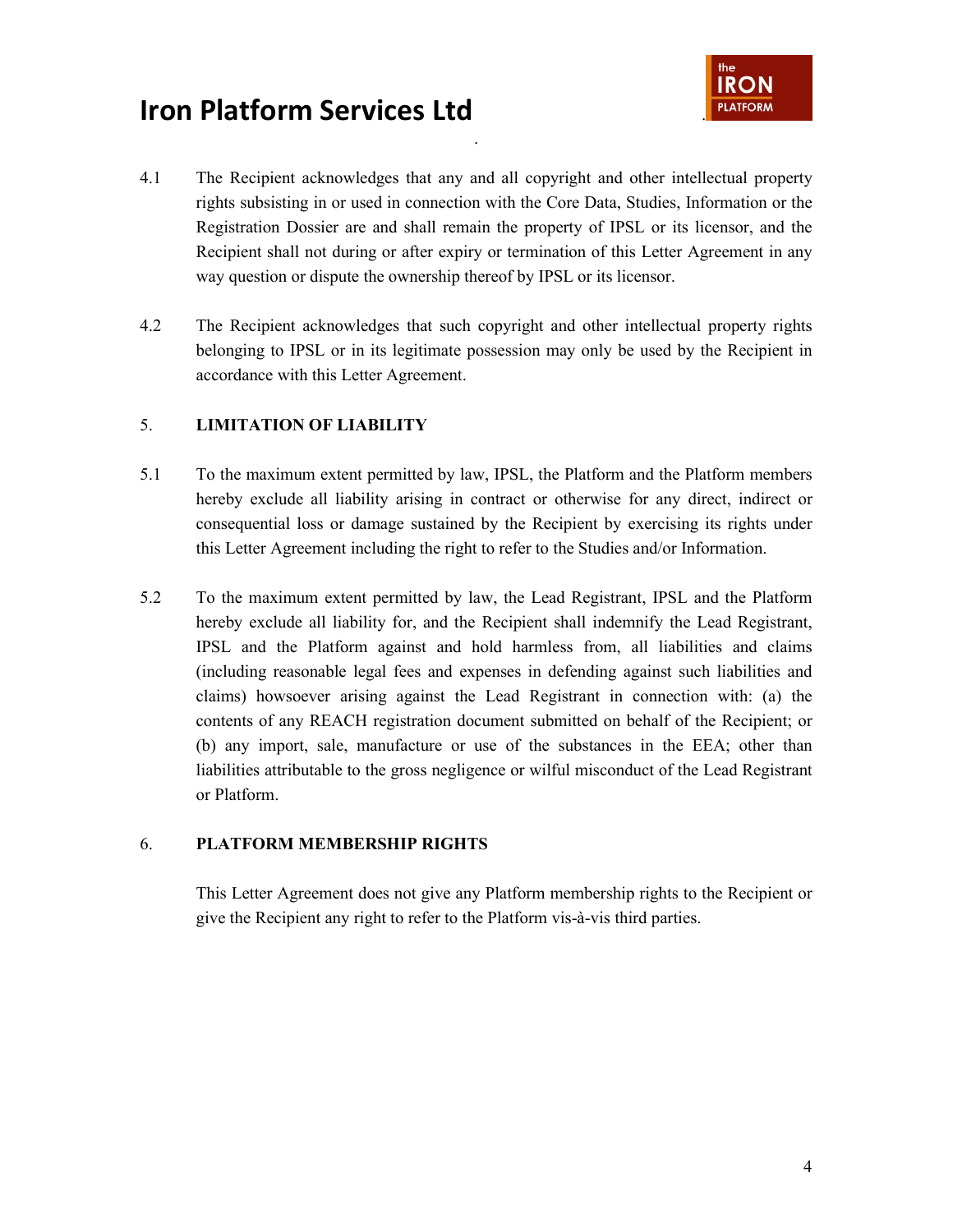

### 7. **AMENDMENTS**

No amendments to or changes or modifications of this Letter Agreement may be made except in writing signed by a duly authorised representative of each of the parties hereto.

### 8. **GOVERNING LAW AND DISPUTES**

8.1 This Letter Agreement is governed by, and all disputes arising under or in connection with this Letter Agreement shall be resolved in accordance with, the laws of England.

.

- 8.2 The parties irrevocably agree that the courts of England shall have non-exclusive jurisdiction to settle any dispute or claim that arises out of or in connection with this Letter Agreement or its subject matter or formation (including non-contractual disputes or claims).
- 8.3 The Recipient agrees that relief by way of injunction is an appropriate remedy for any breach by it of the confidentiality provisions in paragraph 3 of this Letter Agreement.

### **Yours faithfully,**

……………………………………………………………… Dr. Simon G. Cook, Director, Iron Platform Services Ltd.

Received and agreed,

| Name of Signatory |  |  |  |  |
|-------------------|--|--|--|--|
| Date of signature |  |  |  |  |

| This space for Iron Platform Services Ltd. use only |  |  |  |
|-----------------------------------------------------|--|--|--|
| Unique reference number                             |  |  |  |
| Status                                              |  |  |  |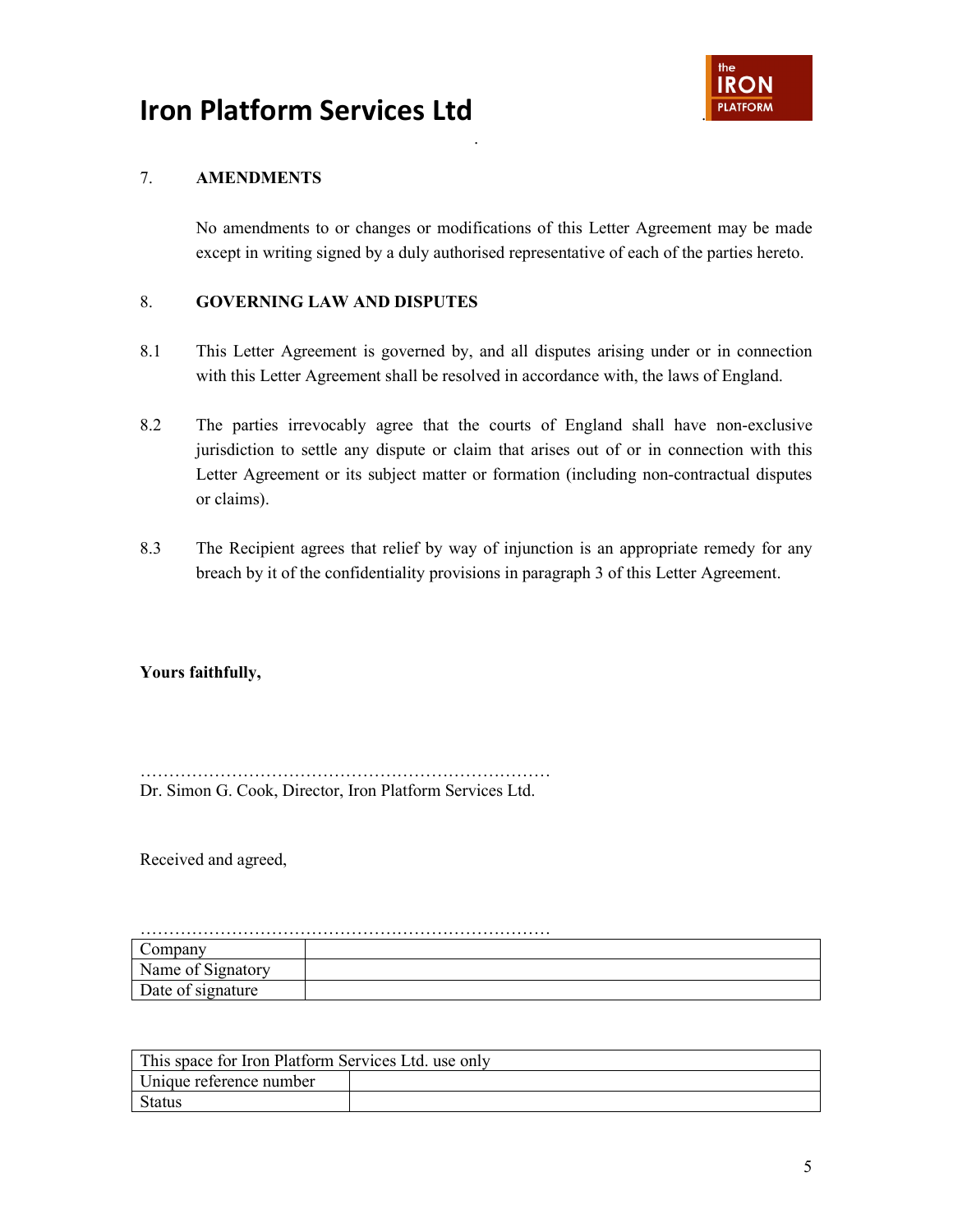

### **APPENDIX 1**

.

#### **Defined Terms**

**"Access Token"** means the token to be provided by IPSL to the Recipient under the terms of this Letter Agreement to enable access to the Recipient to participate in the joint submission of the Registration Dossier;

**"Core Data"** means data to be submitted jointly by registrants pursuant to REACH and which includes:

- (a) classification and labelling of the Substance(s);
- (b) summaries of information derived from the application of REACH Annexes VII to XI;
- (c) robust study summaries derived from the application of REACH Annexes VII to XI, if so required under REACH Annex I;
- (d) testing proposals where required by the application of REACH Annexes IX and X; and
- (e) guidance on safe use.

**"Information"** means Studies, other tests, data and any information in any form whatsoever held by the Platform on the Substance(s). It also includes all study summaries, robust study summaries, statistics, information, data or conclusions that could be deduced from such Studies, other tests, data and information which might be written, oral or visual information;

**"Lead Registrant"** means the same as that stated in REACH Article 11(1);

**"REACH"** means Regulation EC 1907/2006 concerning the Registration, Evaluation, Authorisation and Restriction of Chemicals;

**"Registration Dossier"** means a technical dossier of a Substance which includes the Core Data;

**"Study"** means a report in written or electronic form on tests, or other examinations (including tests on vertebrate animals), which relate to intrinsic Substance properties or to the exposure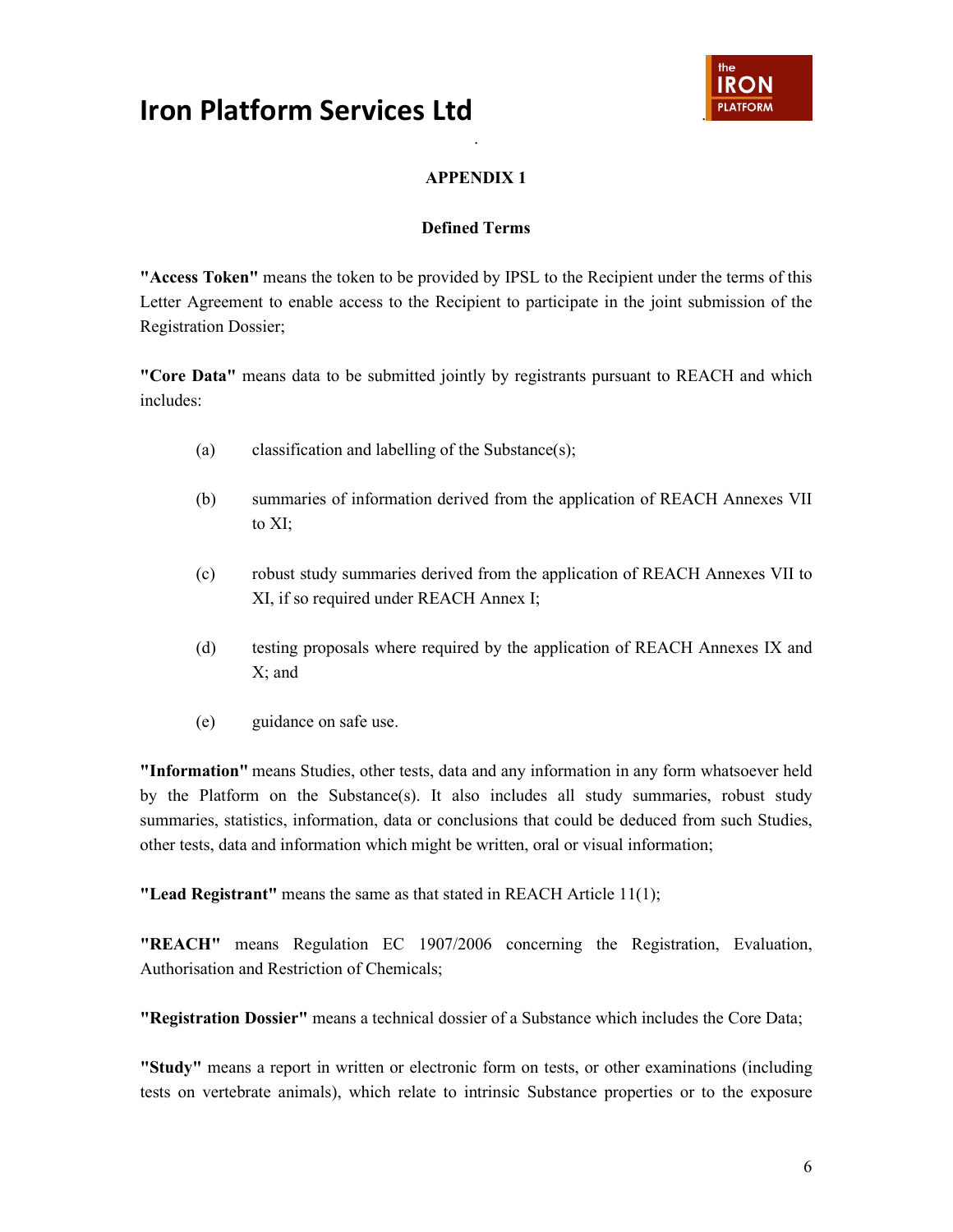

assessment and risk characterization in the chemical safety report and as such, are of relevance for registration pursuant to REACH; this also includes study summaries and robust study summaries of the report(s);

.

**"Substance(s)"** means those Substance(s) set out in Appendix 2.

Any definition specified in Article 3 of REACH shall have the same meaning in this Letter Agreement.